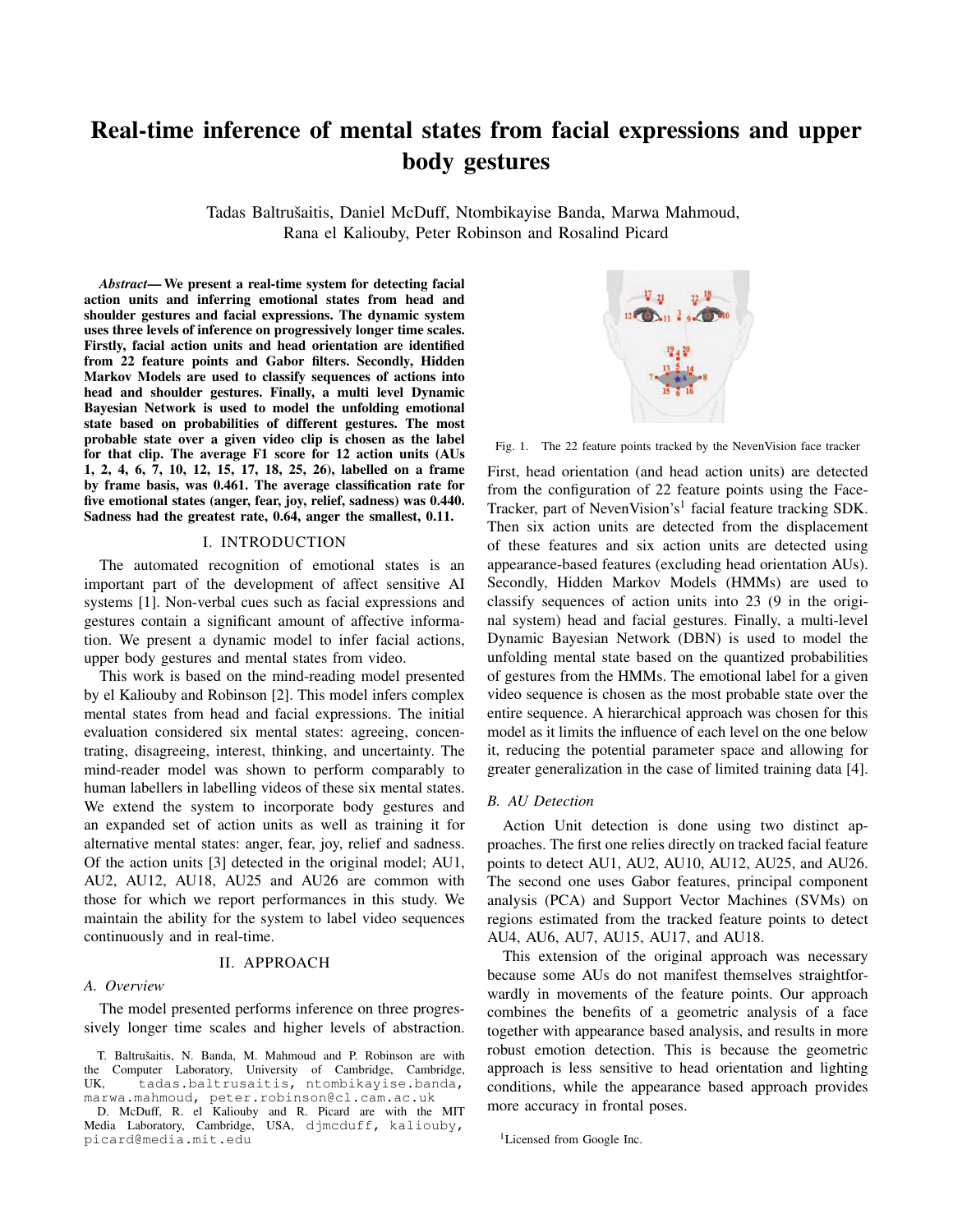## TABLE I

AU DETECTION RULES.

| AU | Rule                                                                                          |
|----|-----------------------------------------------------------------------------------------------|
|    | $\angle (P_{12} - P_{11}, P_{12} - P_{21}) + \angle (P_{10} - P_{9}, P_{10} - P_{22}) > \tau$ |
|    | $\angle (P_{12} - P_{11}, P_{12} - P_{21}) + \angle (P_{10} - P_{9}, P_{10} - P_{22}) > \tau$ |
| 10 | $ P_3 - P_5  > \epsilon$                                                                      |
| 12 | $(\angle (P_7 - A, P_8 - A) + \angle (P_7 - A, P_8 - A) > \tau$                               |
|    | AND $ A - P_7  +  A - P_8  > \epsilon$                                                        |
|    | OR $ P_7 - P_{11}  +  P_9 - P_8  < \epsilon$                                                  |
| 25 | $ P_6 - P_5  > \epsilon$                                                                      |
| 26 | $ P_3 - P_6  > \epsilon$                                                                      |

*1) Geometry:* Geometry based detection relies on the use of 22 tracked feature points on the face (see Fig 1). Tracking is done using the NevenVision tracker, which in addition to the feature points provides the head orientation (tilt, pitch, and yaw). The tracker uses Gabor wavelet image transformations and neural networks for the tracking of subsequent images in the video, it is fully automatic and requires no manual labelling. The tracker is robust to a certain amount of out-of-plane head motion, and is good at detecting head pose. When evaluated on the Boston University dataset [5] the NevenVision tracker absolute errors of orientation estimation were as follows: roll  $\mu = 3.09^{\circ}, \sigma = 2.58^{\circ}$ , pitch  $\mu = 5.73^{\circ}, \sigma = 7.94^{\circ}$ , and yaw  $\mu = 5.19^{\circ}, \sigma = 4.74^{\circ}$ .

The original system relied on the initial frame of a video to provide the estimate of a neutral expression. Because the training and test sets used did not have the neutral expression available, we decided to create a model for neutral face estimation based on static facial features. This considerably increased the AU detection rates on the training dataset and made our system more practical for real-life applications where the neutral face is usually not available.

Since facial morphologies vary a lot across people we did not want to simply adopt an average neutral expression across a large sample of faces. To estimate a neutral face, we constructed a face model from 886 successfully tracked neutral face images from the MultiPie dataset [6]. The model was constructed by running our feature tracker on the images and creating a vector  $\mathbf{x} = \{x_1, x_2, ... x_{22}, y_1, y_2, ... y_{22}\}\$ (where  $x_i$ , and  $y_i$  are the automatically located feature point coordinates) for each sample face. The samples were then normalised for translation, rotation, and scaling using Procrustes analysis [7]. PCA was performed on the samples to determine the main modes of variation in the face shape, retaining 95% of variability explained by the model. The neutral face model could be expressed using  $x = \bar{x} + \Phi p$ , where  $\bar{x}$  is the mean shape,  $\Phi$  a matrix of the modes of variation and p the parameters, controlling the shape.

As an approximation we wanted to determine the neutral expression of a person from a single frame of a non-neutral expression, so we had to use features that remain stable under varying facial expressions. For this we used the corners of the eyes and the nose tip. We can model these parameters as linear combinations of the static features of the face:

$$
p = p_0 + ap_1 + bp_2 + cp_3 + dp_4 \tag{1}
$$

where  $a, b, c$ , and  $d$  are respectively the scale normalised

distance between eyes, distance from nose tip to nose root, average distance from eye corners to nose tip, and eye widths, and  $p_0, p_1, p_2, p_3$  are vectors estimated from training data using linear regression between  $\{p_i\}$  and the vectors  $\{(a, b, c, d)'\}.$ 

Features detected in the first frame are scale normalised, and rotation corrected using the head orientation and an approximation that facial points lie in the same plane. They are then used with Equation 1 and the PCA model to estimate the neutral expression. In all the subsequent frames this neutral expression approximation is used to detect AUs.

For AU detection we use the hand coded rules listed in Table I, they are taken from the original system [2] with several modifications taken from Pantic et al.[8]. The rules compare the angles and distances between the points when compared to the neutral expression (for distances between points the current and neutral expression ratio was used, for angles the angle differences were used). Several other rules have been tested and the ones that reached the highest F1 score on the training dataset were chosen for the final system. The thresholds used have been determined from the training dataset as well. Feature point tracking of eyebrows was not accurate enough to reliably disambiguate between AU1 and AU2, thus the rules for their detection are the same.

*2) Gabors:* AU4, AU6, AU7, AU15, AU17 and AU18 were implemented using Gabor features, PCA and SVMs. For each action unit a similar process was carried out. A 10 x 10 pixel region, located using the relevant feature points was taken. Gabor features on three scales and six orientations were calculated giving a feature vector of length 1800. The mean was subtracted from the data and PCA used to reduce the dimensionality. 45 features were extracted; in all cases this accounted for at least 95% of the energy. These features were used to train a binary SVM (one per AU). Radial Basis Function (RBF) kernels were used in all cases. Validation was performed using five-fold cross validation. The dataset was randomly split into five parts and the cross validation accuracy calculated for each. During validation the penalty parameter C, and the RBF kernel parameter,  $\gamma$ , were each varied from  $10^k$  with  $k = -3, -2,...,3$ .

## *C. Emotion Detection*

Emotion recognition is achieved by employing the hierarchical framework shown in Figure 2. The framework consists of three levels: actions, gestures and emotions. In the first level, video input is spatially abstracted into action units. This is followed by the recognition of gestures from the sequence of action units detected. The third level combines a set of gestures through a feature-selection algorithm to infer emotion. The gesture recognition and emotion classification levels are discussed in detail below.

*1) Gestures:* Gesture recognition is based on three modalities: head, face, and body.

Facial and head action units are quantized and input into left-to-right HMM classifiers to identify face and head gestures. Each gesture is modeled as a temporal sequence of action units (e.g. a head nod is a series of alternating up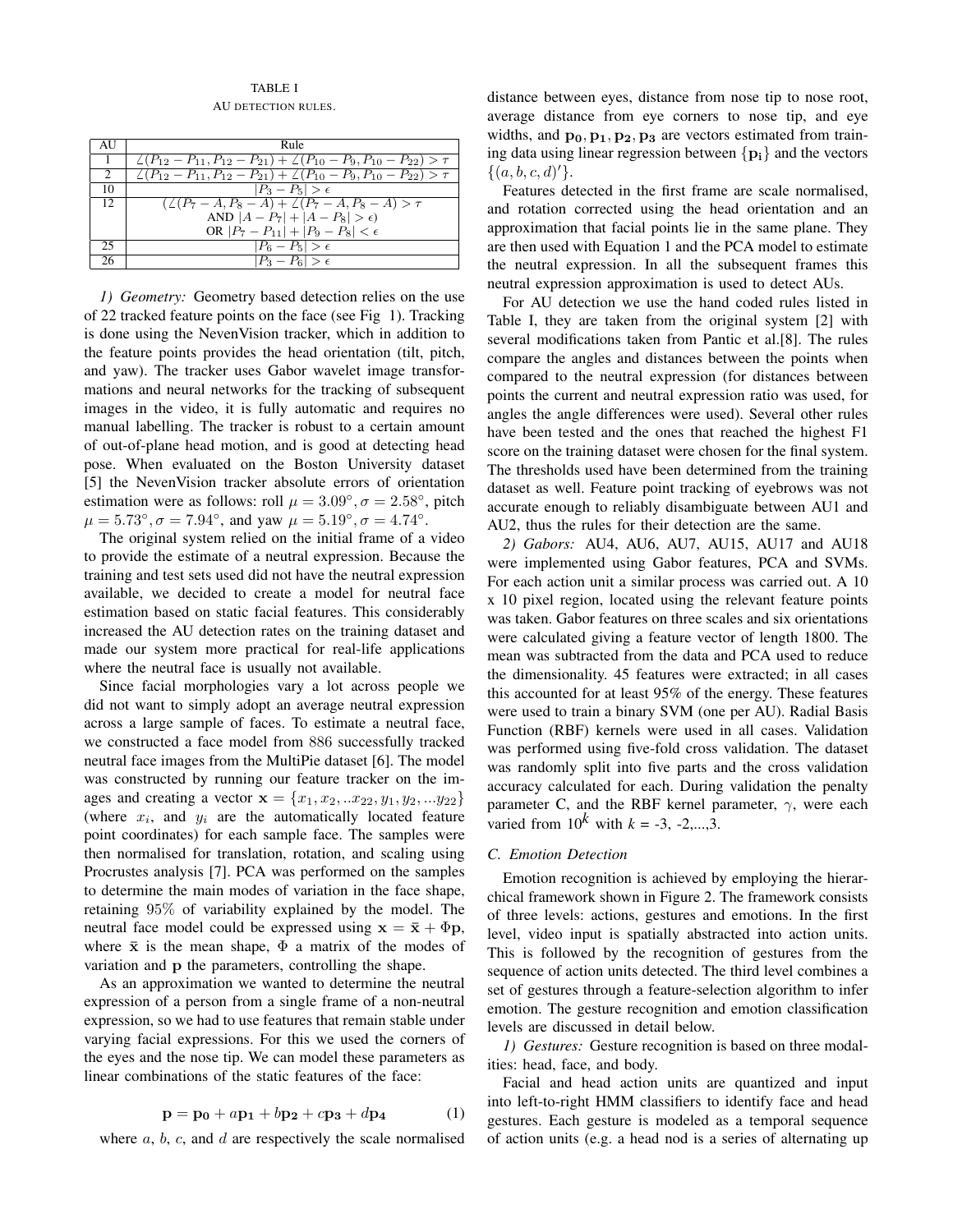

Fig. 2. The multi-level overview of the system

and down head movements). The advantage of using HMMs is to model the system spatio-temporally, and deal with the time warping problem. Several HMM topologies are used for gesture recognition. For example, the head nod HMM is a 4-state, 3-symbol HMM, where the symbols correspond to head up, head down, and no action. We use a similar topology for head shakes and supported mouth displays. For tilt and turn displays we use a 2-state HMM with 3 observable symbols. The symbols encode the intensity of the tilt and turn motions. Maximum likelihood training is used to determine the parameters of each HMM model  $\lambda$  =  $\{\Lambda, \beta, \pi\}$  offline, described by transition probabilities, the probability distributions of the states, and priors. For each model  $\lambda$  and a sequence of observations  $O = \{o_1, o_2, ..., o_T\}$ the forward-backward algorithm determines the probability that the observations are generated by the model.

Since we are interested in upper body videos, body information is incorporated into gesture recognition through shoulder information. A Hough line transform is used to detect the right and left shoulder angles. First, a Canny edge detector is applied on each frame followed by the standard Hough transform to detect all the lines in the image. Empirically derived, we assume that a shoulder angle ranges from the horizontal axis down to 40 degrees. Therefore, from all the detected lines, we extract the lines whose angles fall within this range, as they are likely to represent shoulder lines. After those lines are extracted, we compute the average angle for right and left shoulders. The angle difference between each frame and the initial frame is calculated and compared to a threshold to determine three shoulder gestures: shoulder up, shoulder down, and shoulder shake.

*2) Emotions:* Our system uses DBNs to represent the interaction between hidden emotions and the set of observable gestures. The dynamic structure of DBNs makes them able to characterize the emotion-gesture interaction more efficiently and able to capture the temporal dynamics of gestures. This requires the videos analysed to have temporal information that unfolds over time. Such information is inherent in complex mental states but not necessarily in basic emotions (whereupon the system is evaluated).

Emotion inference is carried out in real-time with each emotion modelled as a separate DBN classifier. The inference engine employs a sliding window technique which allows six gestures to be observed at every time instance  $t$ . The gestures are then used to compute a likelihood indication of how much they resemble each emotion. The inference decision is obtained by integrating the probabilities of each emotion over the entire video timeline and selecting the emotion with the greatest probability. A detailed description of the emotion classification can be found in [9].

#### III. EVALUATION

# *A. Dataset*

The training and test data sets are the GEMEP-FERA datasets, which are the subsets of the GEMEP corpus [10]. The training dataset consists of recordings of 10 actors displaying a range of expressions, while uttering a meaningless phrase, or the word 'Aaah'. The test dataset contains of six subjects: three of them are present in the training data (person-specific data), while the other three are new (personindependent data). Videos in the dataset are short videos of the upper body that do not start from a neutral expression. Average video length  $\approx 2.67$  seconds.

## *B. AU*

The FERA2011 AU recognition challenge involves the classification of 12 AUs: 1, 2, 4, 6, 7, 10, 12, 15, 17, 18, 25 and 26. There were 87 videos in the training set and 71 in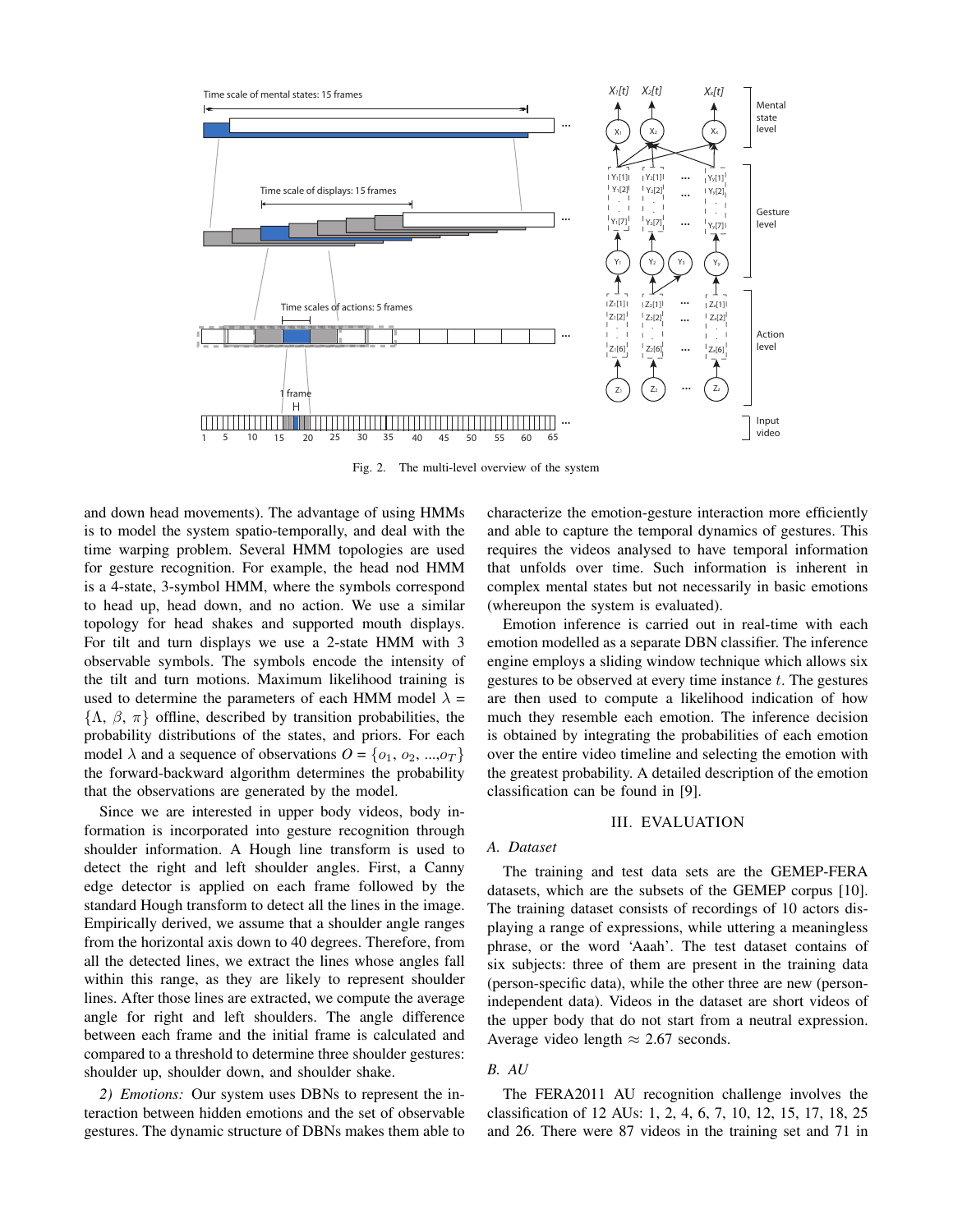#### TABLE II

#### F1 SCORES FOR AU DETECTION. BASELINE USED IS THE ONE PROPOSED BY CHALLENGE ORGANISERS [11].

| AU              | Training Data | Person Independent | Person Specific | Overall              | <b>Baseline</b>      | <b>Baseline</b>   | <b>Baseline</b> |
|-----------------|---------------|--------------------|-----------------|----------------------|----------------------|-------------------|-----------------|
|                 |               |                    |                 | (excluding training) | (person independent) | (person specific) | (overall)       |
| AU1             | 0.572         | 0.681              | 0.445           | 0.615                | 0.633                | 0.362             | 0.567           |
| AU <sub>2</sub> | 0.501         | 0.635              | 0.466           | 0.580                | 0.675                | 0.400             | 0.589           |
| AU4             | 0.974         | 0.446              | 0.393           | 0.427                | 0.133                | 0.298             | 0.192           |
| AU <sub>6</sub> | 0.988         | 0.739              | 0.458           | 0.671                | 0.536                | 0.255             | 0.463           |
| AU7             | 0.987         | 0.323              | 0.433           | 0.371                | 0.493                | 0.481             | 0.489           |
| AU10            | 0.520         | 0.327              | 0.383           | 0.349                | 0.445                | 0.526             | 0.479           |
| AU12            | 0.648         | 0.657              | 0.556           | 0.625                | 0.769                | 0.688             | 0.742           |
| AU15            | 0.969         | 0.113              | 0.173           | 0.144                | 0.082                | 0.199             | 0.133           |
| AU17            | 0.851         | 0.300              | 0.189           | 0.275                | 0.378                | 0.349             | 0.369           |
| AU18            | 0.930         | 0.127              | 0.178           | 0.148                | 0.126                | 0.240             | 0.176           |
| AU25            | 0.762         | 0.815              | 0.823           | 0.818                | 0.796                | 0.809             | 0.802           |
| AU26            | 0.597         | 0.475              | 0.565           | 0.513                | 0.371                | 0.474             | 0.415           |
| Average         | 0.775         | 0.470              | 0.422           | 0.461                | 0.453                | 0.423             | 0.451           |

the test set. AUs were labelled frame-by-frame for presence (without intensity values). The frames including speech were not used in the evaluation of AU25, and AU26. No matching of people in training and testing datasets was performed.

For the feature point based AU detection approach the training data was used to adjust thresholds, for the appearance based approach it was used to extract examples for classifier training. The results of running our AU detection system on the test and training datasets are listed in the Table II. The first column shows the results of our system evaluated on the training data. The results are presented as F1 scores which combine the precision and recall of the detection.

From the results it can be seen that in general lower face AUs had an average score of 0.304 without AU25 and AU26, and 0.411 with AU25 and AU26, and performed worse than upper face AUs with an average score of 0.532. AU25 and AU26 performed much better (average score 0.665) than other lower face AUs. This is possibly because they were scored only for the frames not including speech, showing our systems weakness in AU detection when speech is present.

The results for the training data show that the feature point based system generalised much better than the Gabor based one, which performed much worse (possibly due to overfitting). This shows that the feature based approach would be more suitable for systems that are expected to perform well under different conditions.

Our system outperformed the baseline system of that proposed by the challenge organisers [11].

### *C. Emotion*

The FERA2011 emotion recognition challenge involves the classification of the following five emotions: anger, fear, joy, relief and sadness. The emotion recognition system was trained offline on the GEMEP-FERA training dataset which consisted of 155 videos portraying five emotions using seven actors. Each emotion DBN model was trained by assigning videos depicting the emotion of interest as positive samples, and passing a sample of the other emotions as negative samples. This increases the ability of the DBN to discriminate by assigning penalties to gestures that best describe other emotions. The gesture compositions of the resulting models are shown Figure 3. The figure compares the weights of the seven gestures that contributed the most to the selection of emotions. Negative weights serve as penalties that strengthen the discriminative ability of a model.

The emotion recognition system was then evaluated on the FERA2011 emotion test dataset which consists of 134 videos depicting six actors, three of which were not in the training dataset. Table III lists the classification rates of the system.

TABLE III EMOTION CLASSIFICATION RATES

| Emotion | Person Independent | Person Specific | Overall |
|---------|--------------------|-----------------|---------|
| anger   | 0.214              | 0.000           | 0.111   |
| fear    | 0.467              | 0.200           | 0.360   |
| joy     | 0.650              | 0.364           | 0.548   |
| relief  | 0.375              | 0.800           | 0.538   |
| sadness | 0.533              | 0.800           | 0.640   |
| Average | 0.448              | 0.433           | 0.440   |

The corresponding confusion matrix for the overall test set is shown in Table IV.

The overall classification rates indicate that the system had trouble tracking emotions that exhibit extreme intensity such as anger and fear, with anger bearing the lowest rate at 11.1%. The system boasts classification rates of 80% for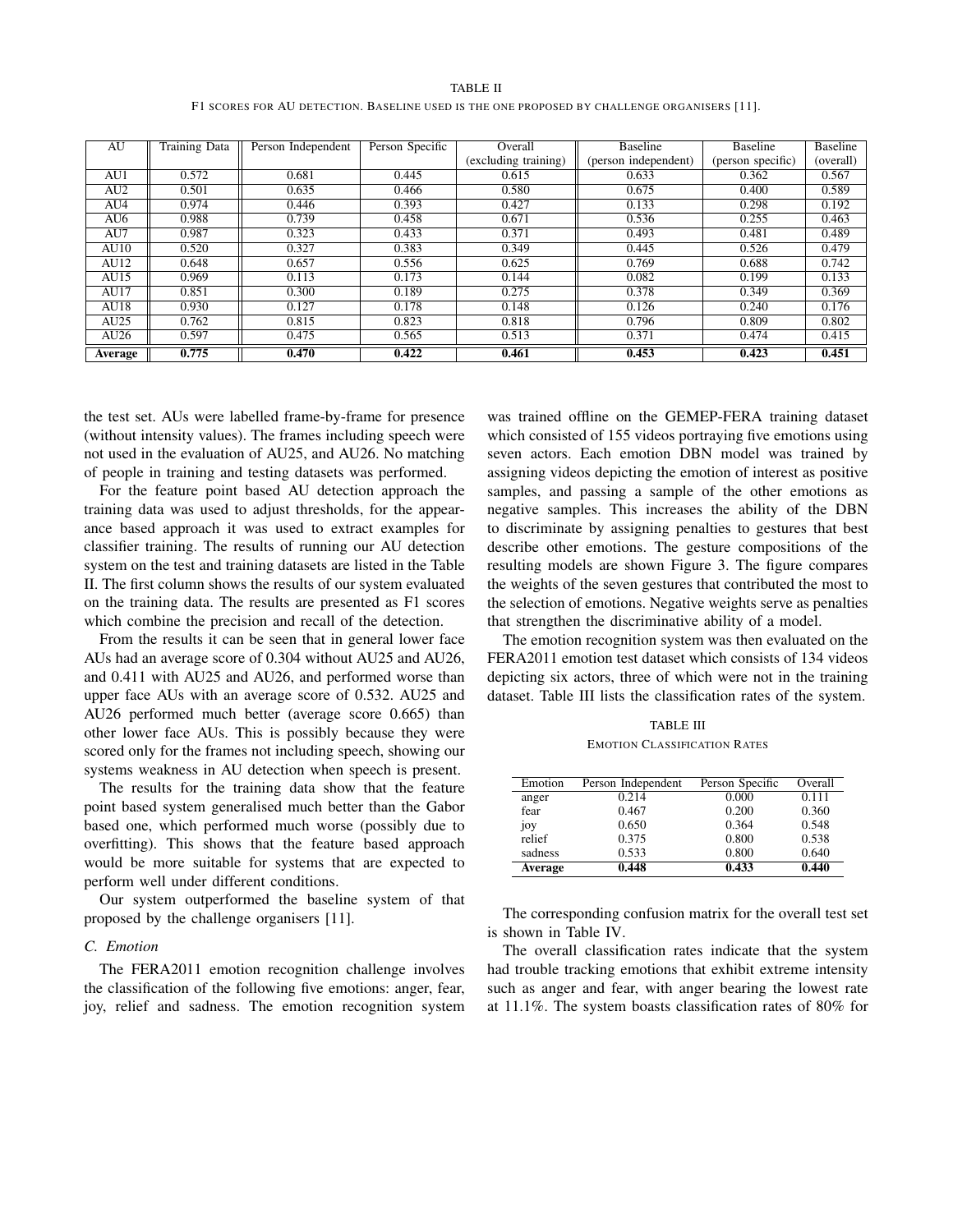

Fig. 3. Composition and discriminative weights of gestures as modelled by the DBNs for emotion recognition

TABLE IV CONFUSION MATRIX FOR EMOTION RECOGNITION TEST

| $pred\$ truth | anger | fear | 10 <sub>V</sub> | relief | sadness |
|---------------|-------|------|-----------------|--------|---------|
| anger         |       |      |                 |        |         |
| fear          |       |      |                 |        |         |
| joy           |       |      | 17              |        |         |
| relief        |       |      |                 | 14     |         |
| sadness       |       |      |                 |        | 6       |

relief and sadness in the person-specific partition test, and fares well overall for joy, relief and sadness. On average the system fared better on the person independent partition confirming the notion that probabilistic models are able to generalize well.

When viewing these classification rates in relation to the distribution factor graphs, it can be noted that all emotions shared *mouth open* as a common gesture which carried a significant weight in the classification of emotions. Since most videos portrayed a speaking actor, this led to all emotions being awarded high probabilities and making the system rely heavily on gestures that were not as common. This is also evident in gestures such as *lips part* and *upper lip raiser* which are derivations of mouth motions.

Another reason for poor classification results of anger might be the intensity of the expression that leads to more false positives in AU detection confusing the overall classification. This might be confirmed by the good performance of less intense emotions such as relief and sadness.

The system outperformed the Uniform Local Binary Patterns baseline for the overall classification of fear, relief and sadness with our system yielding 1.25, 3.67 and 2.2 factor increases for the respective emotions. It also outperformed the random system baseline on four of the five emotions.

TABLE V PERFORMANCE COMPARISON OF OUR SYSTEM TO THE BASELINE

| Emotion | LBP Baseline | Naive (Random) Baseline | MindReader |
|---------|--------------|-------------------------|------------|
| anger   | 0.890        | 0.222                   | 0.111      |
| fear    | 0.200        | 0.160                   | 0.360      |
| joy     | 0.710        | 0.161                   | 0.548      |
| relief  | 0.460        | 0.115                   | 0.538      |
| sadness | 0.520        | 0.20                    | 0.640      |
| Average | 0.560        | 0.172                   | 0.440      |

From these results, one can therefore conclude that the training set for the DBN models was insufficient, and that mouth gestures were the largest contributors to the misclassification of results where the gesture-based decision is concerned. Another contributing factor is the short duration of the videos as it is commonly agreed upon that for reliable recognition of emotion, video time lengths need to exceed 2 seconds [9]. Close to half of the test set comprised videos of less than 2 seconds in duration.

In addition, the original design of our system was for detecting complex mental states which unfold over time and have complex temporal dynamics. Basic emotions lack such dynamics, and therefore the system is not as good for their recognition. This is supported by the fact that our system performed better on subtle expressions of relief and sadness.

## IV. DISCUSSION

We have presented a real-time system that can automatically infer human mental states from facial expressions and head and shoulder gestures.

Our system allows video sequences to be labelled continuously and in real-time. The presence of each action unit and the likelihood of each gesture and emotional state